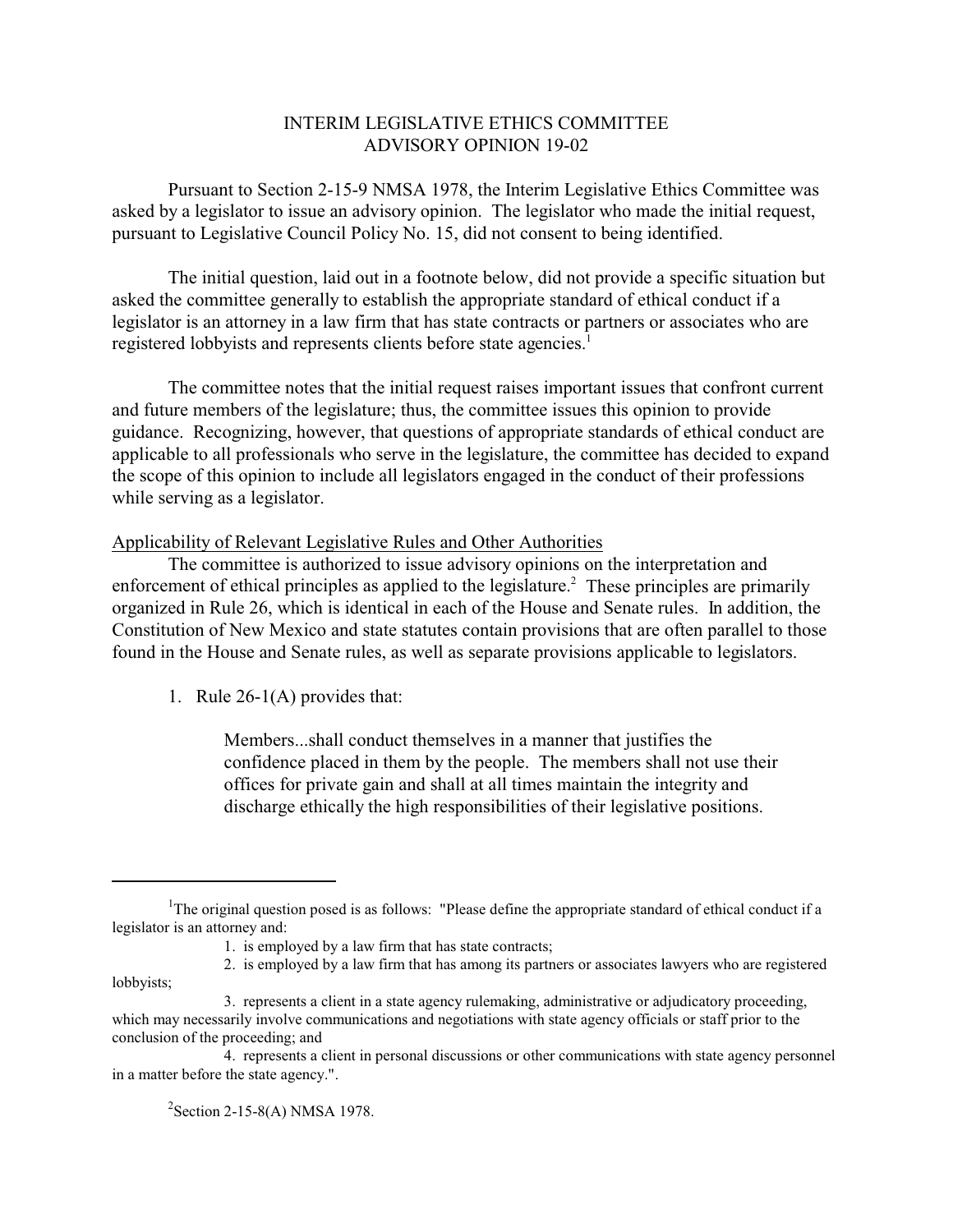Full disclosure of real or potential conflicts of interest shall be a guiding principle for determining appropriate conduct of the members.<sup>3</sup>

The purpose of these principles of ethical conduct is to ensure that a legislator does not use the legislative position for professional or personal advantage, while also recognizing that a strength of citizen legislatures is that members bring expertise through their professional experiences that may not otherwise be available to the legislative process.

- 2. Rule 26-1(B) contains the following admonitions to avoid a potential conflict of interest:
	- (1) a [member] shall not accept anything of value that improperly influences an official act, decision or vote;
	- (2) a [member] shall attempt to ensure that his private employment does not impair his impartiality and independence of judgment in the exercise of official duties;
	- (3) a [member] shall not receive compensation or reimbursement not authorized by law for rendering services, advice or assistance as a legislator;
	- (4) a [member] shall not accept gifts, other than lawfully collected and reported campaign contributions, from persons affected by legislation or from persons who have an interest in a business affected by proposed legislation, where it is known or reasonably should be known that the purpose of the donor in making the gift is to influence the [member] in the performance of his official duties or vote or is intended as a reward for action on his part;<sup>4</sup>
	- (5) a [member] shall not accept or engage in employment if the [member] knows it is being afforded him with the intent to influence his conduct in the performance of his official duties.

Each member must assiduously avoid using his or her legislative position for professional advantage. Properly separating legislative roles, duties and powers from a member's professional life is critical to maintaining the trust the people have placed in members of the legislature. Accordingly, a member who is a professional and who is employed by or a partner in a company that has registered lobbyists must not be involved in any of the company's internal or external matters regarding the company's lobbying affairs.

3. Rule 26-1(C) provides that to avoid undue influence, a member shall not:

<sup>&</sup>lt;sup>3</sup>See also Section 10-16-3(A), (B) and (C) NMSA 1978 for comparable statutory provisions.

<sup>&</sup>lt;sup>4</sup>See also Section 10-16B-3(C) NMSA 1978 for comparable statutory provisions.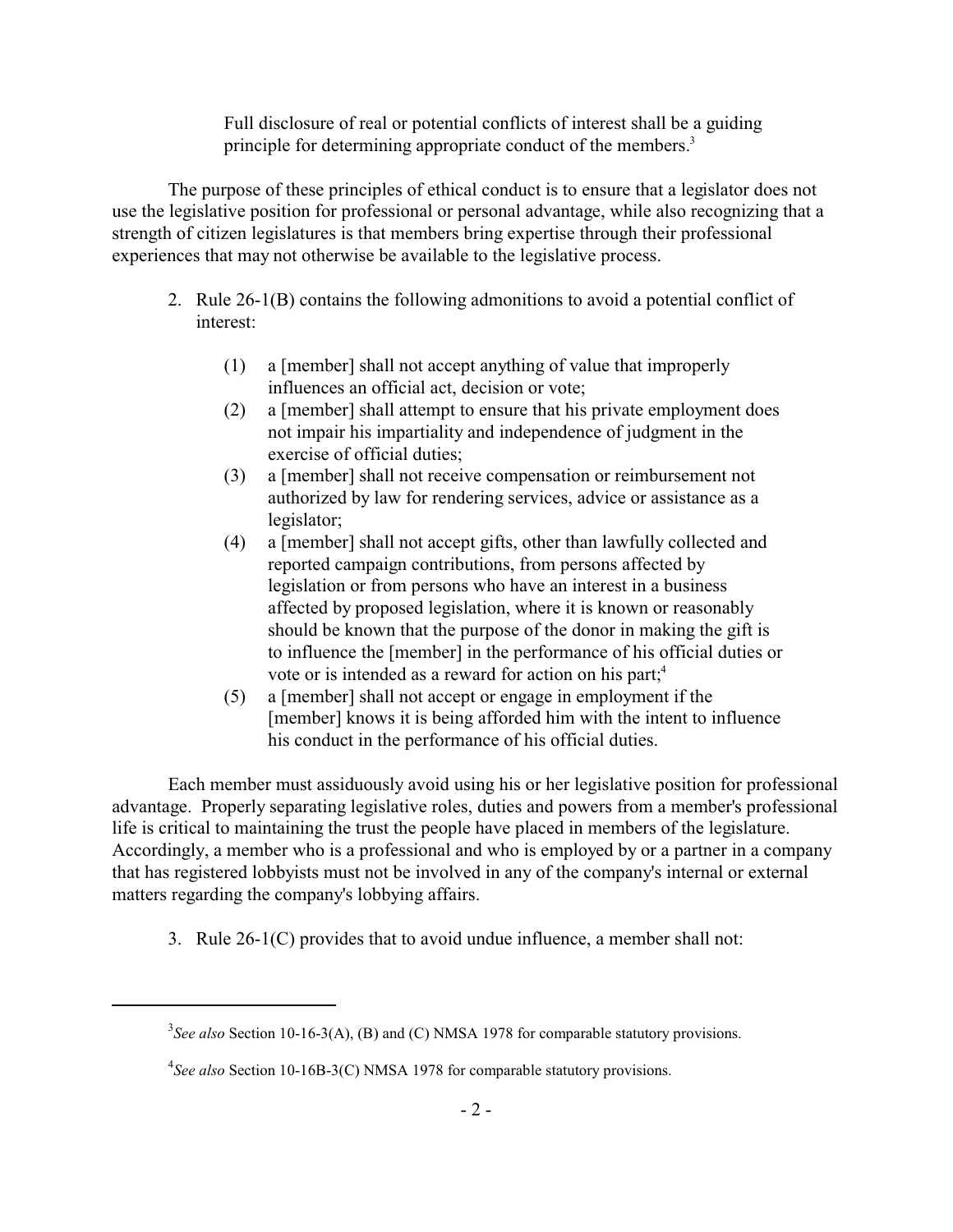- (1) appear for, represent or assist another person in any matter before a state agency, unless without compensation or for the benefit of a constituent, except for [members] who are attorneys or other professional persons engaged in the conduct of their professions, and, in these instances, the [member] shall refrain from references to his legislative capacity, from communications on legislative stationery and from threats or implications on legislative stationery and from threats or implications relating to legislative actions;<sup>5</sup> or
- (2) represent or assist another person in the sale of goods or services to the state or to a state agency, unless the transaction occurs pursuant to procedures set out in the Procurement Code or by public notice and competitive bidding where the Procurement Code does not apply.

While the limitation in Paragraph (1) makes specific reference to attorneys, it also applies to any other professional. Examples of other professionals in this context might include an accountant representing a client in a tax protest, a landlord appearing in court in an ownerresident relations matter or a school administrator representing a school before a hearing officer. Communications with state agency personnel on behalf of a client outside of a formal rulemaking, administrative or adjudicatory proceeding are part of the normal course of business in certain professions, as are communications and negotiations with state agency officials or staff prior to the conclusions of formal proceedings. In both formal proceedings and informal discussions and communications on behalf of a client, a member who is acting in a professional capacity on behalf of a client must refrain from referencing the member's legislative position to gain an advantage or attempt to enhance the member's credibility. A member must never threaten punitive legislative action in such representation.

- 4. Rule 26-1(D) contains three provisions of relevance to avoid the abuse of office, providing that a member shall not:
	- (1) obtain, or have a direct financial interest in, contracts with the state or with a state agency for goods or services not procured through the state procurement process, through a procurement procedure established by a state agency or after public notice and competitive bidding; 6
	- (2) grant to, or obtain a special privilege or exemption for himself or another person, which privilege or exemption is not readily available to members of the general community or class to which the beneficiary belongs; or

<sup>5</sup> *See also* Section 10-16-9(B) NMSA 1978 for comparable statutory provisions.

<sup>6</sup> *See also* Section 10-16-9(A) NMSA 1978 for comparable statutory provisions.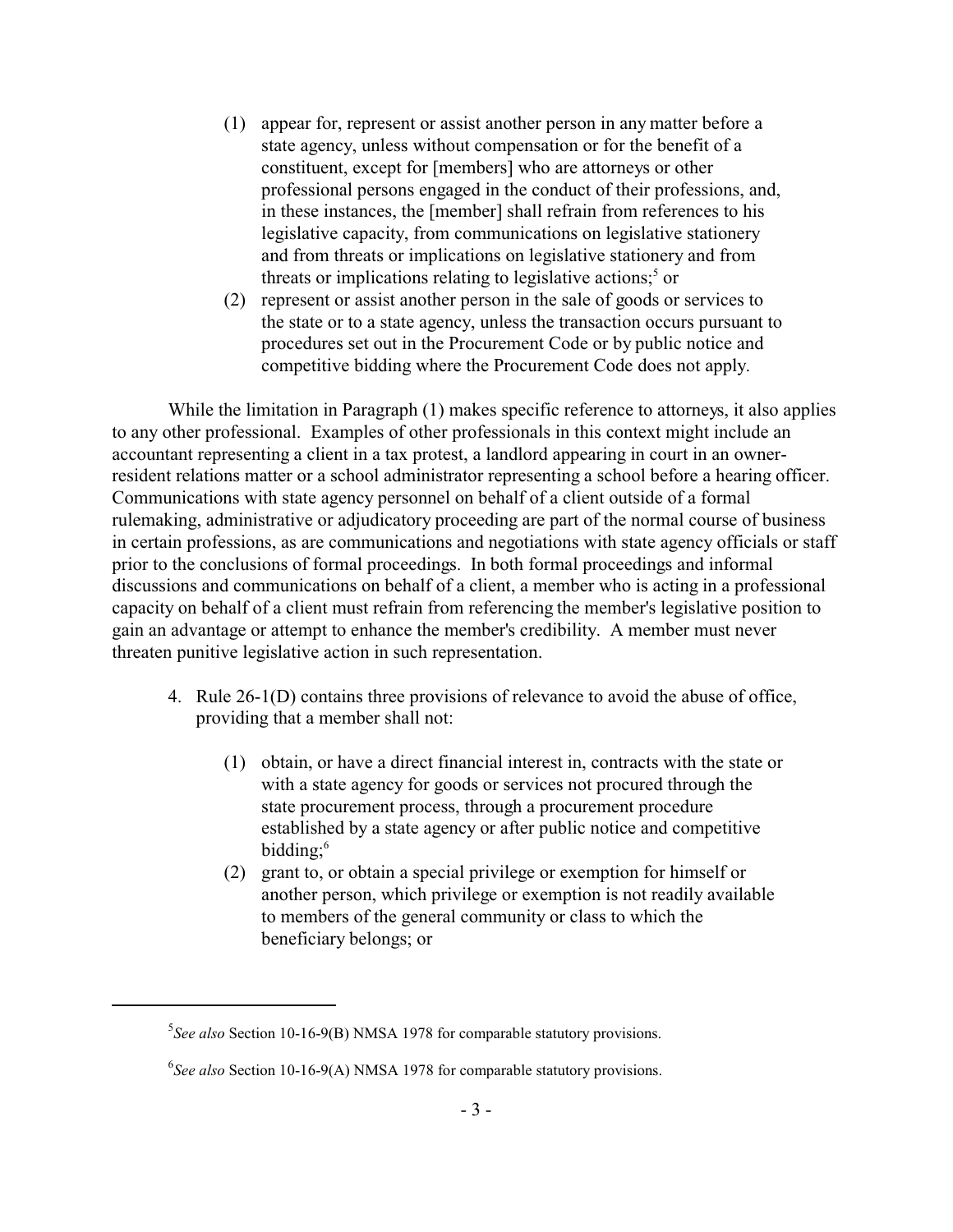(3) use or disclose confidential information obtained by virtue of his position for the benefit of himself or another.<sup>7</sup>

The provisions of Rule 26 in both the House and Senate rules lay the foundation for expected ethical conduct by members of each chamber in the legislature. The polestar for managing potential conflicts of interest is disclosure. However, the responsibility entrusted to each legislator by the people presents an obligation that is not present in most non-legislative analyses of conflicts of interest. *Mason's Manual of Legislative Procedure* observes that: "The right of members to represent their constituencies is of such major importance that members should be barred from voting on matters of direct personal interest only in clear cases and when the matter is particularly personal.". 8 Indeed, House Rule 7-6 and Senate Rule 7-5 each lay out the obligation of members to vote unless excused from that obligation.

In addition to the provisions in the House and Senate rules cited above, the Constitution of New Mexico provides two additional limitations relevant to this opinion.<sup>9</sup>

The first constitutional limitation, Article 4, Section 28 of the Constitution of New Mexico, prohibits "any member of the legislature during the term for which he was elected [or] within one year thereafter, [from being] interested directly or indirectly in any contract with the state or any municipality thereof, which was authorized by any law passed during such term".

It is important to understand that this limitation is not a blanket prohibition against a legislator entering into a contract with the state or a municipality.

A legislator is not prohibited from entering into a contract if the authorization for such contract predates the legislator's current term of office plus one year.<sup>10</sup> It is, however, important to note that the term "any law passed" includes certain appropriations, such that a legislator is barred from obtaining a contract with the state or any local government when the source of funds includes a legislative appropriation for the specific purpose of the contract made during the legislator's term of office or one year thereafter.<sup>11</sup> In addition, this constitutional prohibition lasts

<sup>7</sup> *See also* Section 10-16-6 NMSA 1978 for comparable statutory provisions.

<sup>8</sup>*Mason's Manual of Legislative Procedure*, Section 522.

 $9$ While references to attorney general opinions are sometimes helpful in understanding the intent of the Constitution of New Mexico, the committee notes that each chamber is the ultimate arbiter of the meaning of those provisions that subject its members to discipline.

<sup>10</sup> *See* 1961-62 Op. Att'y Gen. No. 61-42.

<sup>11</sup> *See* 1991 Op. Att'y Gen. No. 91-11.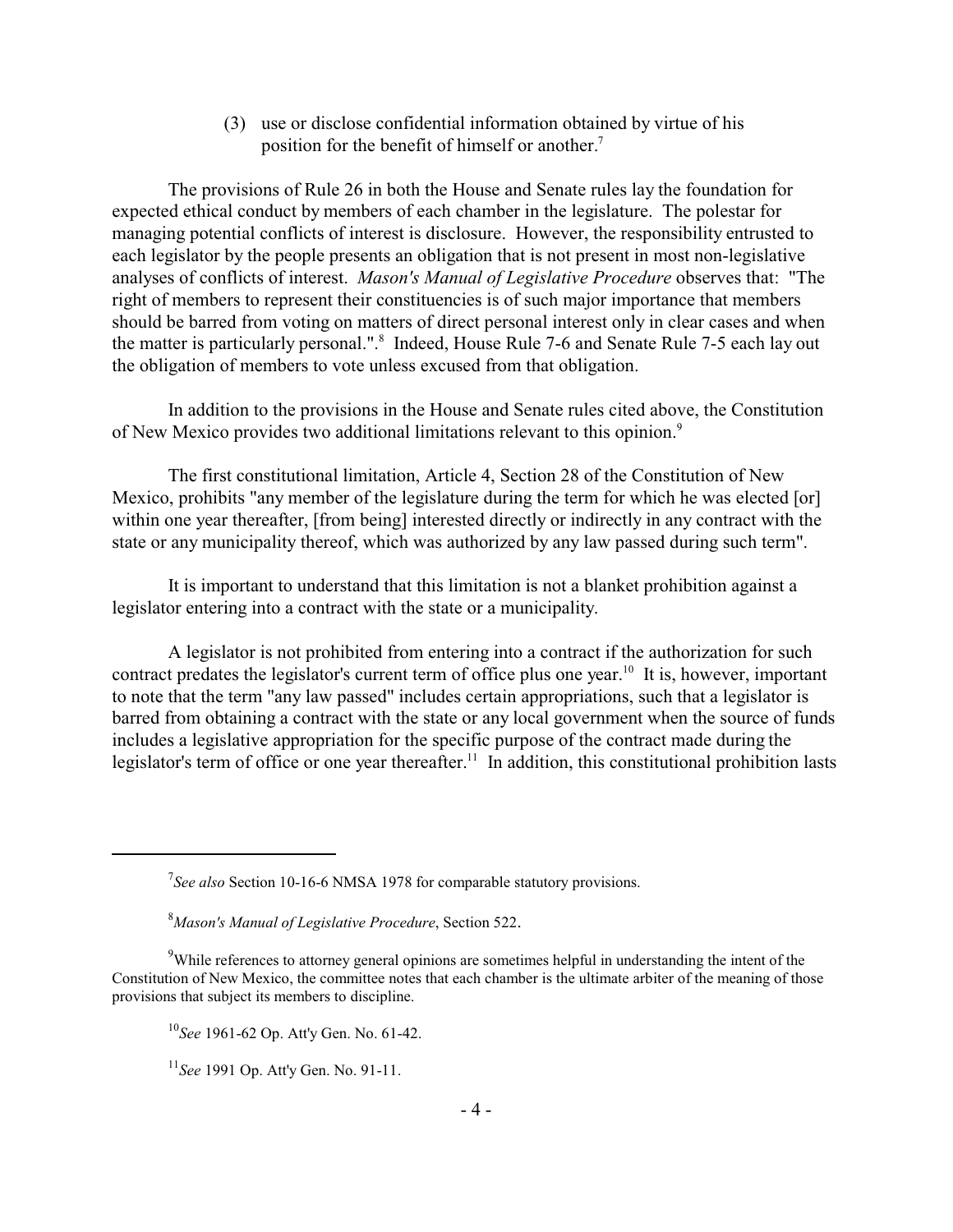for the entire term for which the legislator was elected plus one year. Resignation from office does not remove the prohibition.<sup>12</sup>

Accordingly, a member who is a professional and is employed by or a partner in a company that has state contracts that were authorized by a law enacted during the member's term should ensure that the member does not violate Article 4, Section 28 of the Constitution of New Mexico. Regarding any of the company's state contracts that were not authorized by a law enacted during the member's term, the member should disclose the member's direct participation in any of those contracts on the member's financial disclosure statement.

The second constitutional limitation, Article 4, Section 39 of the Constitution of New Mexico, concerns bribery in three different ways:

- A. no member of the legislature "shall vote or use his influence for or against any matter pending in either house in consideration of any money, thing of value or promise thereof";
- B. no person "shall directly or indirectly offer, give or promise any money, thing of value, privilege or personal advantage, to any member of the legislature to influence him to vote or work for or against any matter pending in either house"; and
- C. no member of the legislature "shall solicit from any person or corporation any money, thing of value or personal advantage for his vote or influence".

A violation of any of these provisions is a felony, which means proof would have to be beyond a reasonable doubt and could subject the member to removal from office.<sup>13</sup>

Finally, the committee directs members to an additional provision in the Governmental Conduct Act specific to legislators:

> A state agency shall not enter into a contract for services, construction or items of tangible personal property with a legislator, the legislator's family or with a business in which the legislator or the legislator's family has a substantial interest unless the legislator has disclosed the legislator's substantial interest and unless the contract is awarded in accordance with the provisions of the Procurement Code, except the potential contractor shall not be eligible for a sole source or small purchase contract.<sup>14</sup>

<sup>12</sup> *See* 1969 Op. Att'y Gen. No. 69-49; 1972 Op. Att'y Gen. No. 72-10.

<sup>13</sup> *See* 1965 Op. Att'y Gen. No. 65-229.

<sup>&</sup>lt;sup>14</sup> Section 10-16-9(A) NMSA 1978.